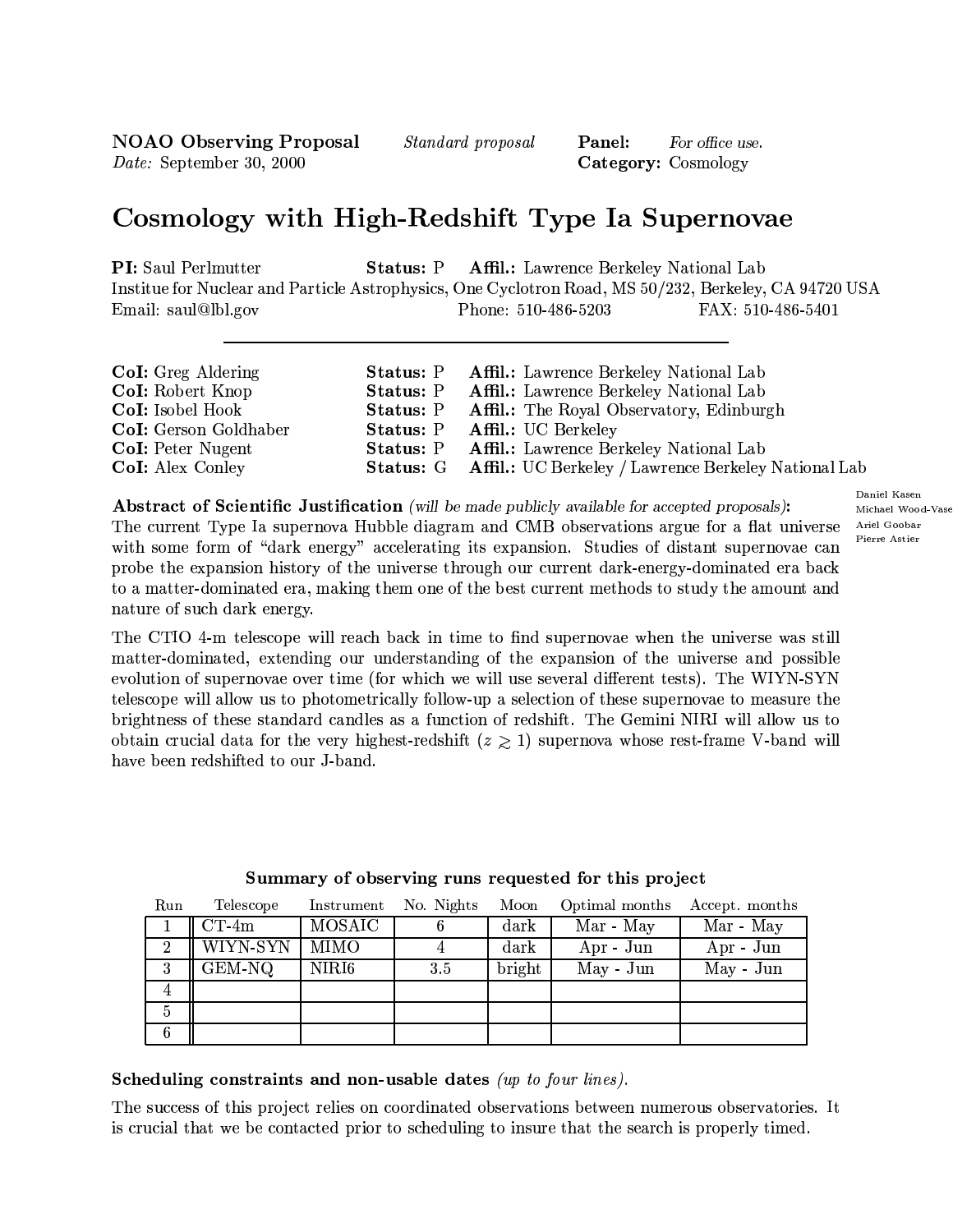|Scientific Justification| Be sure to include overall significance to astronomy. For standard proposals limit text to one page with figures, captions and references on no more than two additional pages.

The Hubble diagram for Type Ia supernovae (SNe Ia), extended to redshifts well beyond  $z =$  $0.25$  (Fig. 1), provides perhaps the most direct current measurement of the expansion history of the universe—and hence the most direct evidence for an accelerating expansion. We developed an approach to this measurement that resulted in a determination, based on 42 SNe at  $0.18 <$  $z < 0.83$ , of  $\Omega_M = 0.28^{+0.09}_{-0.08}$  for a flat universe [Per99, see also Rie98]. This evidence has been increasingly strengthened, both by tests and improvements of the supernova measurements and by independent, cross-cutting cosmological measurements. In particular the recent balloon-based CMB measurements [Jaf00] strongly indicate that the geometry of the universe is flat, reinforcing evidence for an accelerating universe by eliminating the possibility of a low-density open universe (Fig. 2a). There are now two important directions to pursue in this proposal:

(1) Extending and Filling a SN Ia Hubble Diagram to  $z \sim 1.2$ . Significant improvements are being made in the systematic uncertainties of SN measurements, so it is now useful to reduce the statistical uncertainty with an additional  $\sim$ 100 SNe Ia. This is a key task, and we are therefore proposing a concerted effort in 2001A to discover and study 15 SNe Ia, with the most distant to be followed with Gemini and 76 HST-awarded orbits. Only HST can provide accurate optical photometry at these higher redshifts, and the wide-field MOSAIC is crucial to discover these SNe.

The Hubble diagram to  $z \sim 1.2$  can address several important scientific questions. First, it allows a determination of the curvature of the universe and decoupled measurements of  $\Omega_M$  and  $\Omega_{\Lambda}$ : SNe Ia beyond  $z \sim 0.85$  can dramatically shorten the major-axis of the current  $\Omega_M - \Omega_{\Lambda}$  error ellipse (cf. [Goo95] and Fig. 2). After our proposed observations in 2001A,  $\Omega_{\Lambda} = 0$  could be ruled out at better than  $3\sigma$ . For a flat universe,  $\Omega_M$  and  $\Omega_{\Lambda}$  could be constrained to  $\sim$  7%. The resulting estimate of  $\Omega_M$ , for any  $\Omega_{\Lambda}$ , is still accurate to  $\pm 0.2$  in this simulation and would be a first check on the CMB measurements that indicate a flat geometry. Second, the Hubble diagram out to  $z \sim 1$ provides a way to constrain the physics of the "dark energy" that apparently is accelerating the universe's expansion—by measuring its equation-of-state ratio,  $w \equiv p/\rho$ . Current constraints on w are consistent with a wide range of dark energy theories, including a Cosmological Constant  $(w = -1)$  [Per99, Gar98]; the proposed data set, together with data now being analyzed, can tighten these constraints by 40%, potentially ruling out several contending theories.

(2) Refining and Testing SNe Ia as a Cosmology Tool. We have shown [Per97, Per99] that possible systematics in the measurement of  $\Omega_M$ ,  $\Omega_{\Lambda}$  due to K-corrections, Malmquist bias, etc. are quite small compared to the statistical error. Remaining sources of systematic uncertainty which are unlikely, but possible, are SN Ia evolution and abnormal dust extinction. For this proposal, we have identified a series of refinements and tests that will "sharpen" this cosmological measurement tool by addressing these two issues: As shown in Fig. 1, the form of the Hubble diagram at high-z expected for a  $\Lambda$ -dominated universe would be hard to mimic by systematic effects such as intergalactic gray dust or evolution in SN Ia peak magnitudes. Comparing HST measurements of SNe Ia at  $z \sim 0.85$  (HST) and HST and Gemini measurements at  $z > 1$  will provide a direct test for such possible systematics. Spectral tests for metallicity dependence will also be used (see Fig. 3). Restframe B-I colors from MOSAIC, WIYN, and VLT (J-band) will test for abnormal extinction.

**Conclusion.** By concentrating our year's effort on one large campaign (and not requesting time on the alternate semesters), we can most effectively pursue the goal of a well-measured SN Ia Hubble diagram at the highest redshifts and directly study the cosmological parameters, curvature. and dark energy. These SNe also refine our evolution/dust checks on systematics. Having pioneered these techniques, we see this large CTIO 4-m-led campaign as the crucial next step. This fundamental science is only possible with the use of the NOAO facilities requested here.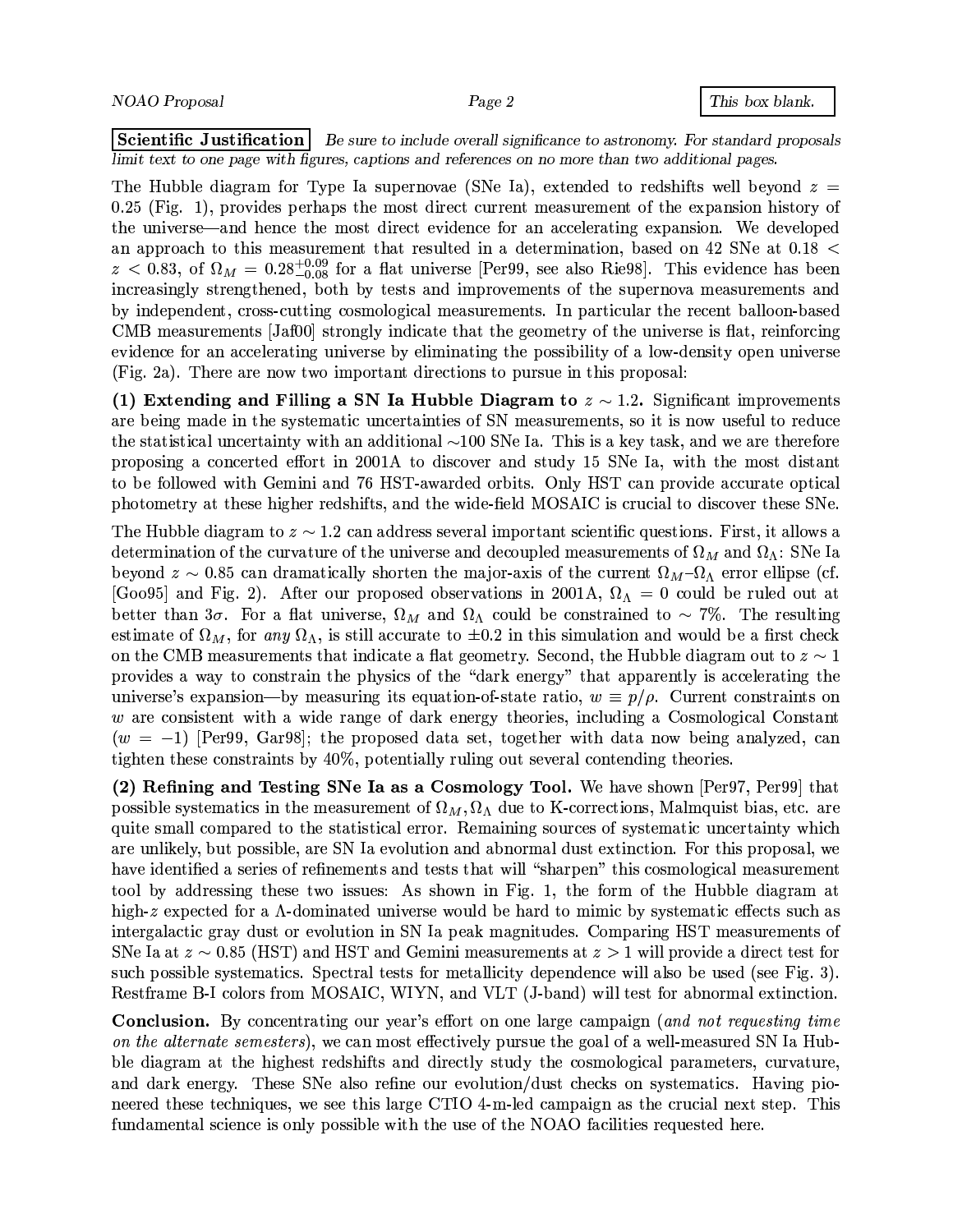

Figure 1: Hubble diagram for 42 high-z SNe (Perlmutter *et al.* 1999). The best-fit world model with  $(\Omega_M, \Omega_{\Lambda}) = (0.73, 1.32)$  is drawn through the data (grey line). The Einstein-de Sitter case  $(1.0, 0.0)$  is strongly excluded by the current data (dashed line). The poor fit to the case  $(\Omega_M,$  $\Omega_{\Lambda}$  = (0.28, 0.00) indicates that some contribution from a cosmological constant is required for values of  $\Omega_M$  favored by dynamical measurements. The magnitude difference between the best-fit world model and suitable ones with  $\Omega_{\Lambda}=0$  show redshift dependencies which would be very hard to mimic with SN evolution or grey dust (see inset panel). By extending our survey to  $z \geq 1$ , the *shape* of the curve alone would become sufficient evidence to support a cosmological constant. The preliminary magnitude estimate of our highest redshift SN 1998eq at  $z = 1.2$  is suggestive, but more analysis and more SNe at this redshift are necessary.

#### References

[Agu99] Aguirre, A. 1999, ApJ, 525, 593

[Ald98] Aldering, G. 1998, IAU Circular 7046.

[Jaf00] Jaffe, A. *et al.* 2000 astro-ph/000733, submitted to Phys. Rev. Lett.

[Gar98] Garnavitch, P. et al. 1998, ApJ, 509, 74.

[Goo95] Goobar, A. and Perlmutter, S. 1995 ApJ, 450, 14.

[Nug95] Nugent, P. et al. 1995 ApJ, 455, 147.

[Pai96] Pain, R. et al. 1996, ApJ, 473, 356.

[Pai00] Pain, R. et al. 2000, to be published.

[Per97] Perlmutter *et al.* 1997 ApJ, 483, 565.

[Per99] Perlmutter *et al.* 1999 ApJ, 517, 565.

[Rie98] Riess, A. et al. 1998 AJ, 116, 1009.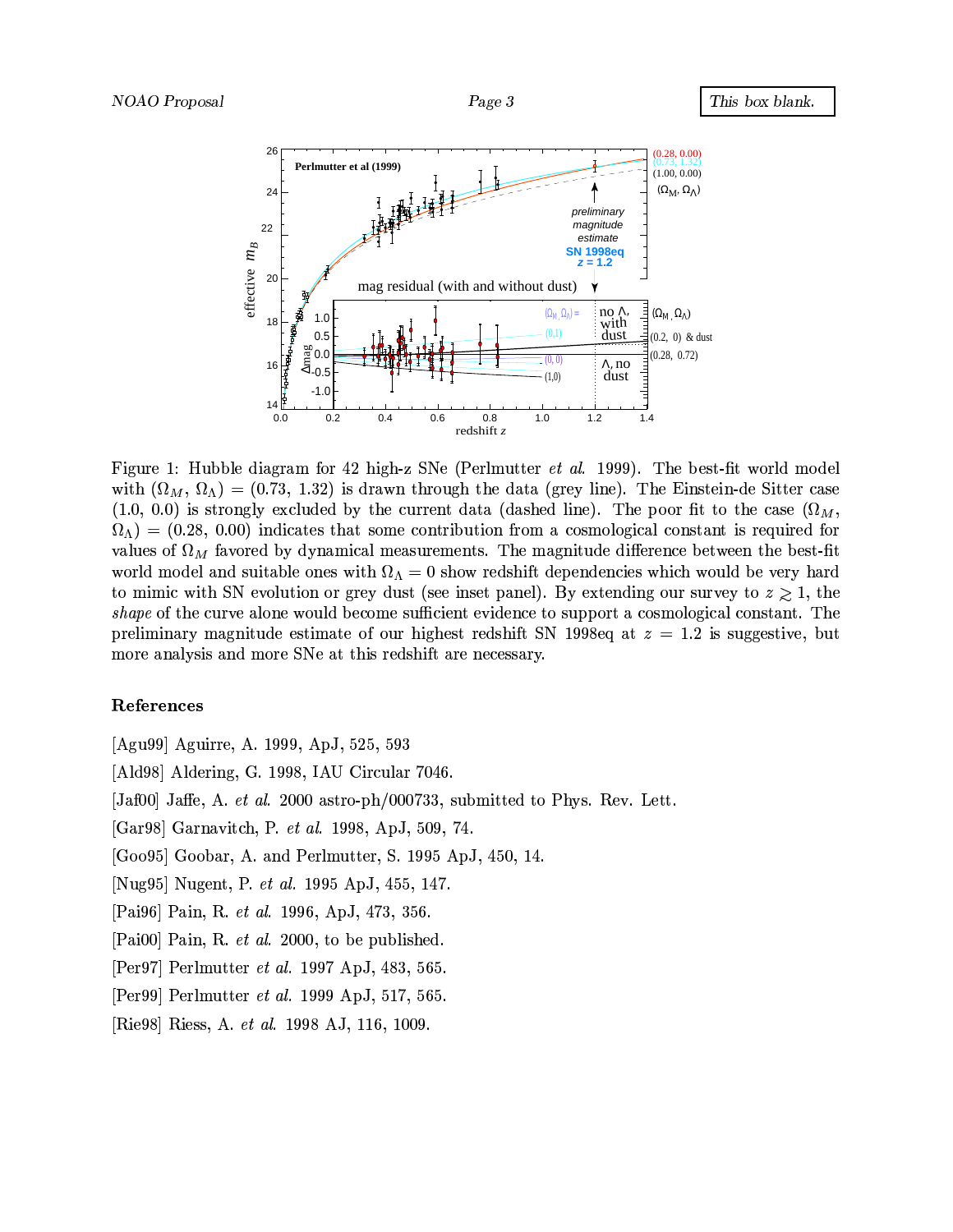

Figure 2: (a) 68%, 90%, and 99% confidence regions in the  $\Omega_M - \Omega_{\Lambda}$  plane from the 42 distant SNe Ia in Perlmutter *et al.* 1999. These results indicate  $\Omega_{\Lambda} > 0$ , in agreement with the overlap of the recent combined CMB results (Jaffe *et al.* 2000) with the  $\Omega_M$  measurements from galaxy clusters. (b) Expected confidence region after including our additional 11  $z < 0.85$  SNe Ia currently under analysis. (c) Confidence region expected from the observations requested in this proposal, including two at  $z \sim 1.2$ . (d) Future confidence region after another similar semester. These simulations show that our proposed program can check the curvature of the universe found by the CMB program; we dramatize the point by showing a scenario in which the universe is not flat, e.g., using the central  $\Omega_M$ ,  $\Omega_{\Lambda}$  value of panel (a).



Figure 3: (a) The tight relationship between the spectroscopic ratio  $\mathcal{R}(SiII)$  and the lightcurve timescale stretch for well-observed low-redshift SNe Ia (see [Nug95] for a similar  $\mathcal{R}(Call)$  plot). The inset shows how this spectral ratio is measured. (b) Maximum light spectrum synthesis models of W7 (a deflegration SN Ia model by Nomoto *et al.*) with varying metallicities in the outer  $C+O$ layer. Note the change in both the strength of several restframe UV features and the wavelengths of their minima (which we propose to measure for one  $z \sim 0.5$  SN Ia as part of this campaign).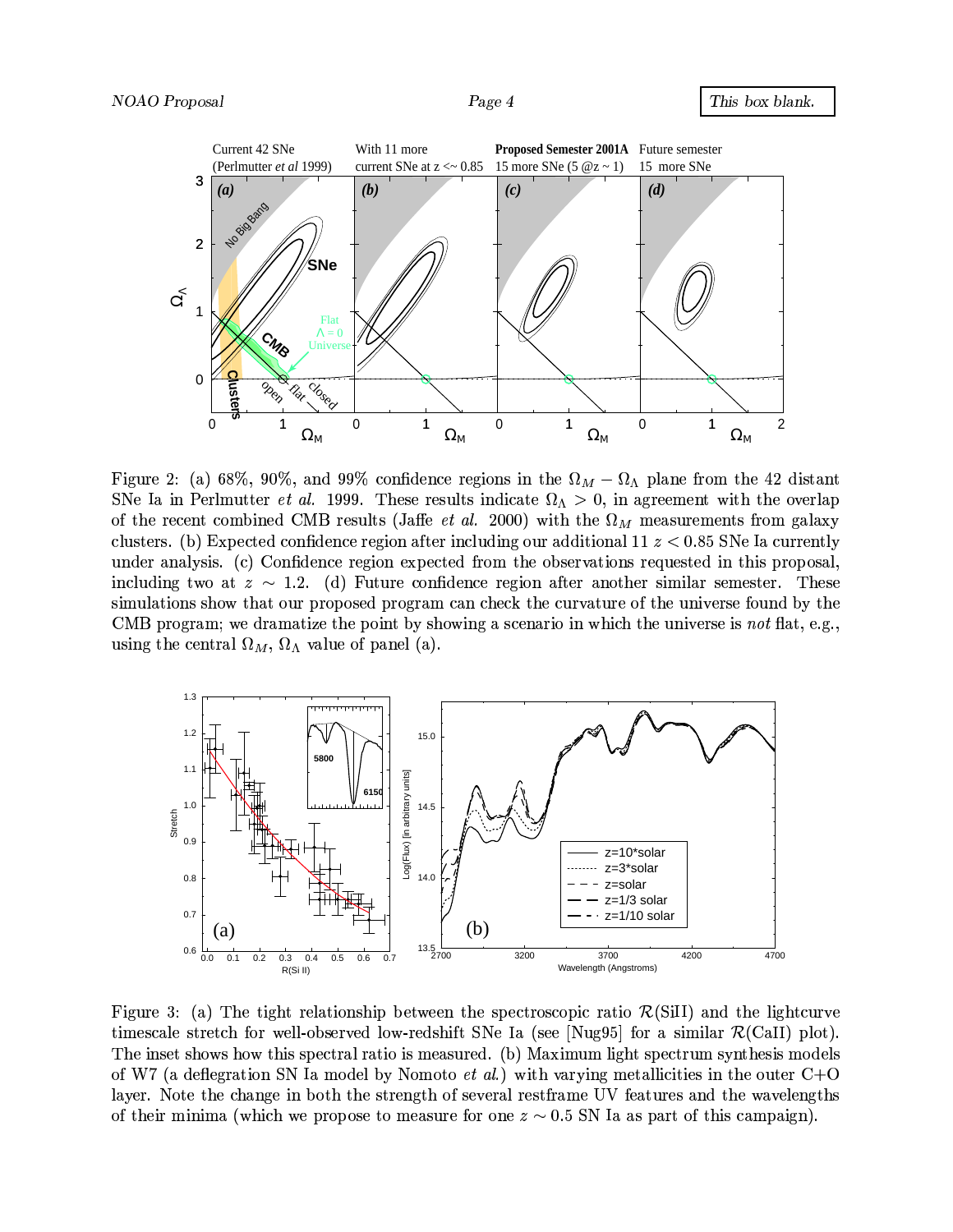**Experimental Design** Describe your overall observational program. How will these observations contribute toward the accomplishment of the goals outlined in the science justification? If you've requested long-term status, justify why this is necessary for successful completion of the science. List all telescopes on which you have applied for or been granted time for observations related to this project. For each, indicate the nature of the observations, and describe the importance of the observations proposed here in the context of the entire program. (limit text to one page)

The program described under Scientific Justification requires the detection and follow-up of 15 SNe Ia out to a redshift of 1.2. Our program has the dual aim of testing for the presence of hypothesized systematics while further constraining the amount and nature of the dark energy in the likely event that systematics are small. Our discovery of SN 1998eq [Ald98] demonstrated that wide-area detectors on large telescopes at excellent sites now enable the discovery of SNe Ia out to  $z \sim 1.2$ . For a search out to this redshift,  $\sim 15$  good SNe Ia can be harvested during the large campaign proposed here. Thus, we have optimized the redshift distribution of these proposed SNe Ia with an upper envelope set by the number of SNe Ia which can be discovered and spectroscopically confirmed as a function of redshift, but decreased to account for Poisson fluctuations, uncertainties in the SN Ia rate, and using  $z = 1.2$  as an upper limit. We have further emphasized redshifts where cross-filter K-corrections are small. Given these constraints, our calculations, (see Fig. 2c) show that two  $z \sim 1.2$  SNe Ia along with three  $z \sim 0.85$  SNe Ia and ten  $z < 0.85$  SNe Ia make the greatest improvement over our current results (Figs. 2a  $\&$  2b), and also can be efficiently discovered together. Photometry of these SNe Ia, along with spectroscopy and B-I colors of one or more  $z \sim 0.5$  SNe Ia also allow questions of SN Ia evolution and abnormal dust to be directly addressed.

The experiment consists of three observational components: a search during which the SN candidates are found, spectroscopic confirmation, classification and redshift determination of the SN candidates, and optical and NIR follow-up to obtain the SN Ia lightcurves. The SN Ia discoveries require deep wide-field imaging on the CTIO 4-m with MOSAIC. The spectroscopic confirmation will be obtained using Keck and VLT. The photometric follow-up at  $z \sim 1.2$  will be undertaken by HST (optical) and Gemini (NIR), follow-up at  $z \sim 0.85$  by HST (optical) and VLT (NIR), and that at  $z \leq 0.85$  by a combination of WIYN (optical), NTT (optical), and VLT (optical + NIR).

The basic product of the observations will be a complete lightcurve in restframe B (for SNe at  $z < 1$ ) or U (for SNe at  $z > 1$ ) and a B-V color at maximum for all SNe Ia. The lightcurve width is essential for standardizing the SNe, as SNe with wider lightcurves are intrinsically more luminous than those with narrower lightcurves. Additional restframe B- and V-band magnitudes at peak are necessary for SNe at  $z > 1$  because of the susceptibility of the absolute U magnitude to intrinsic variations and host galaxy dust extinction. These measurements are fundamental to the construction of the SN Ia Hubble diagram. For one or more  $z \sim 0.5$  SNe Ia with early discovery, high S/N spectroscopy will be used to determine the SN Ia metallicity using restframe UV features (for which comparison low-z spectra are being obtained with 24 HST orbits) and line ratio luminosity indicators  $\mathcal{R}(\text{SiII})$ [Nug95] (see Fig. 3). For these same SNe Ia, restframe B-I color (using Z- and J-band observations from VLT) will be used to determine the full host-galaxy extinction law (rather than assuming it from B-V measurements)

These observations are very demanding, starting with the search (described under CTIO 4-m technical description). A successful search is required to feed all of the scheduled follow-up (including HST). Thus the search we propose with the CTIO 4-m MOSAIC is the most critical aspect of this proposal. The next most critical aspect is NIR photometry of  $z \sim 1.2$  SNe Ia that the advent of Gemini makes possible (see Gemini technical description). Without these observations our highest-z HST-observed SNe Ia cannot be corrected for host-galaxy extinction. Finally, highquality optical lightcurve follow-up for the lowest- $z$  SNe Ia benefits greatly from a queue-scheduled telescope such as WIYN-SYN (see WIYN-SYN technical description).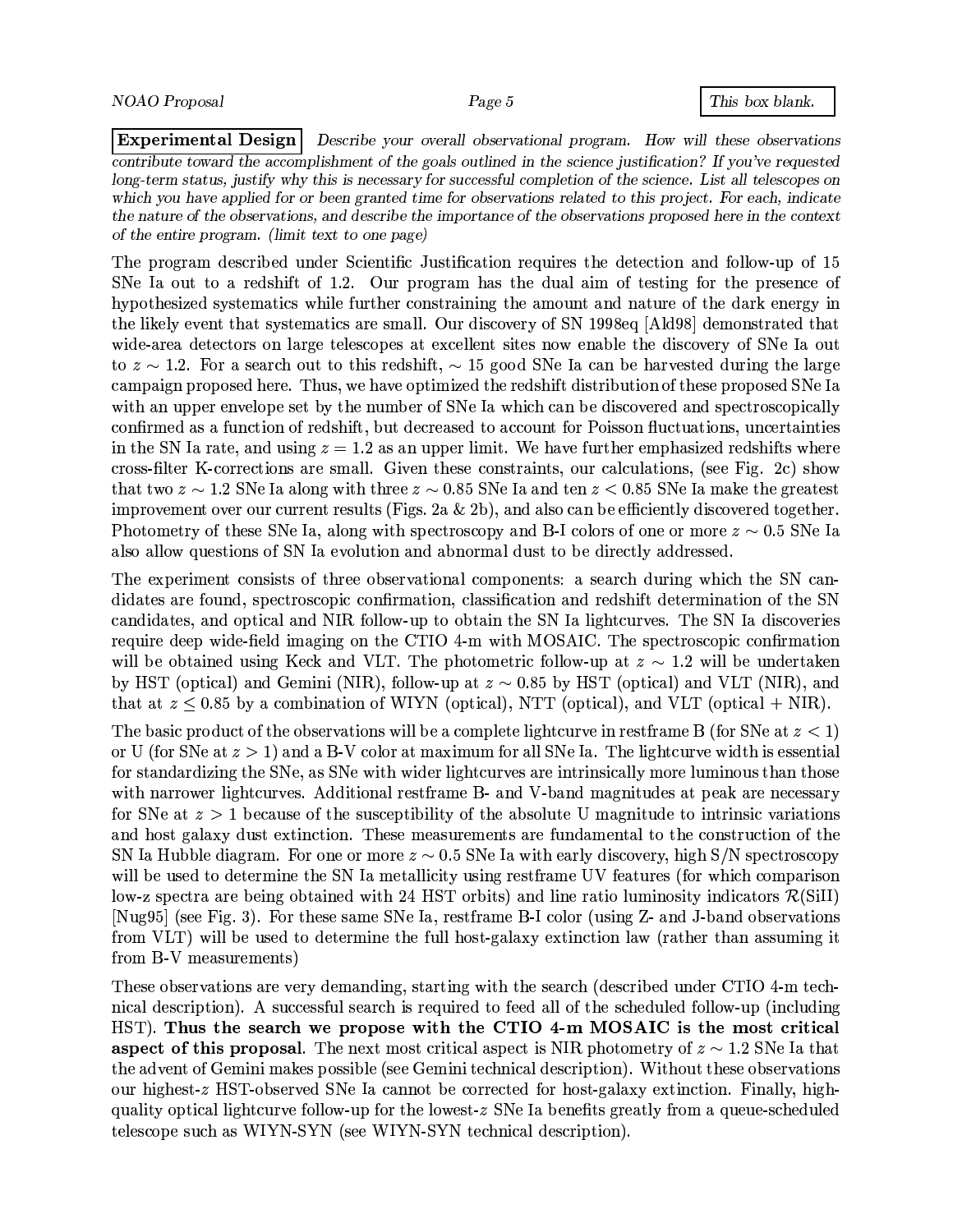$|\hspace{0.1cm}\textsf{Previous}\hspace{0.1cm}|\hspace{0.1cm} \textsf{Use of NOAO Facilities}|$ List allocations of telescope time on facilities available through NOAO to the Principal Investigator during the past 2 years, together with the current status of the data (cite publications where appropriate). Mark with an asterisk those allocations of time related to the current proposal.

### Demonstrated Successes.

Over the past few years we have discovered and studied  $>80$  SNe ( $\sim$  70 at CTIO) at redshifts  $z = 0.03$ -1.20. We have followed each of these SNe with photometry over the light curve (beginning before or at maximum light in almost every case) and spectroscopy near peak for most. Almost all of our SNe are Type Ia since SNe Ia are typically 2 magnitudes brighter than the other types. Thirteen SNe Ia have been observed by the HST. Nineteen others formed the core of the Spring 1999 Nearby Campaign (a campaign to study low-redshift,  $z < 0.1$ , SNe Ia). The results have been published in Perlmutter et al., 1997, Perlmutter et al., 1998, and Perlmutter et al., 1999, and additional papers are in preparation.

 $\overline{\star}$  CTIO 4-m Mar/Apr 00 We were awarded four nights for final reference spectra of SNe from the very successful Spring 1999 Nearby Campaign. Substantial time was lost over the four nights due to technical problems at the telescope. Final reference spectra (i.e. after the SN has faded) and improved host-galaxy redshifts were obtained for 10 SNe and are currently being reduced. Additionally, three SNe were confirmed in IAUCs.

 $\overline{\star}$  CTIO 1.5-m Feb/Apr 00 We were awarded six nights for final UBVRI photometry reference points for SNe from the Spring 1999 Nearby Campaign. We obtained final references (i.e. after the SN has faded) for 15 SNe.

 $\overline{\star}$  KPNO 4-m Apr 99 We were awarded two nights at the KPNO 4-m to obtain spectral time series for SNe Ia discovered as part of the Nearby Campaign. On the first of these nights we successfully obtained spectra for 14 SNe Ia from the total sample of 19 SNe Ia which had intensive follow-up. The second of these nights was unusable due to strong winds.

 $\overline{\star}$  KPNO 2.1-m Apr 99 We were awarded four nights to obtain UBVRI photometry of Nearby Campaign SNe Ia. Half of this time was lost due to clouds or strong winds. The balance of the imaging data is being reduced.

 $\overline{\star}$  CTIO 4-m Apr 99: We were awarded two nights for final photometric followup at the CTIO 4-m to provide high quality reference images in both R and  $I-$  for most of the high-z SNe discovered in the previous two semesters. Both nights were clear, but half of the first night was lost to computer problems. Final analysis of the SNe lightcurves for which final reference images were obtained is now underway. The photometry will be combined with HST photometry to provide significant new constraints on the cosmological parameters.

 $\overline{\star}$  CTIO 1.5-m Mar/Apr 99 We were awarded seven nights to obtain UBVRI photometry of Nearby Campaign SNe Ia. Most of this time was usable, and the photometry is being reduced, using the final references which were taken in Spring 2000.

 $\overline{\star}$  CTIO 0.9-m Mar/Apr 99 We were awarded four Director's Discretionary nights during bright time to obtain UBVRI photometry of the brighter Nearby Campaign SNe Ia. Most of this time was usable, and the photometry is being reduced.

 $\overline{\star}$  CTIO 4-m Mar 99 We were awarded four nights to screen and obtain spectral time series for nearby supernova discovered as part of the Spring 1999 Nearby Campaign. With the CTIO 4-m we screened the bulk of the 40 SNe discovered in this Campaign, and obtained over half of the spectral time-series data for the Campaign. The discoveries from CTIO were reported in IAUC's 7128 (SN1999as), 7130 (SN1999aw, SN1999ax, SN1999ay), 7131 (SN1999az, SN1999ba,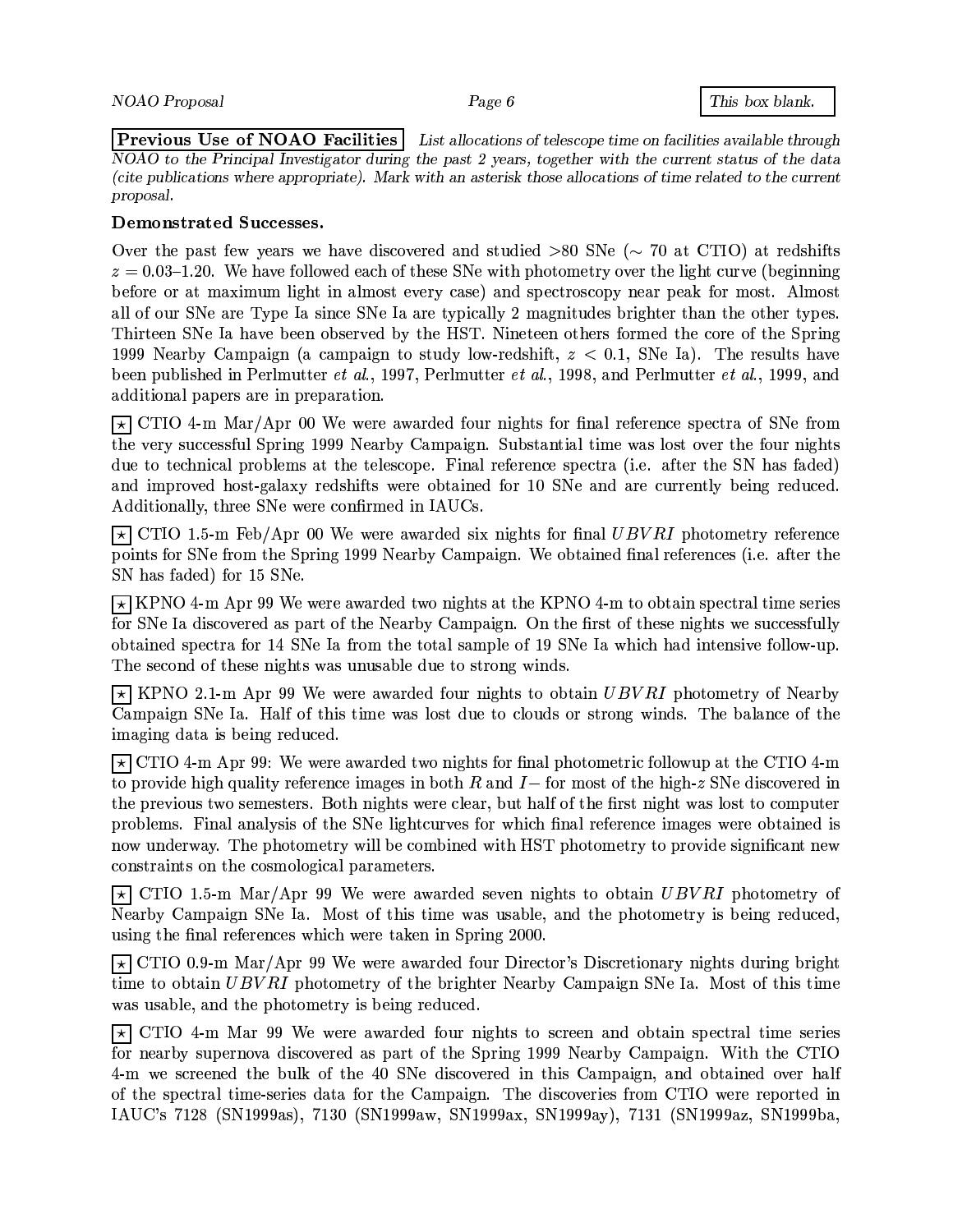SN1999bb), 7134 (SN1999be, SN1999bf), and 7136 (SN1999bi, SN1999bj, SN1999bk, SN1999bl, SN1999bm, SN1999bo, SN1999bp). Along with the other SNe discovered in the Campaign, this is the largest number of spectroscopically confirmed SNe ever discovered in such a short period of time.

 $\overline{\star}$  CTIO 4-m Dec 98/Jan 99: We were awarded five nights of final photometric followup at the CTIO 4-m to provide high quality reference images in both R and I- for most of the high-z SNe discovered in the previous two semesters. All but one of these nights was clear, and final analysis of the SNe lightcurves is underway.

 $\overline{\star}$  CTIO 4-m Mar 98/Apr 98, Keck Apr 98: On our third run with the BTC we were able to discover  $> 20$  high-z SN candidates at CTIO, 13 of which were spectroscopically confirmed including 8 SNe Ia observed with multi-color photometry with HST. Now that final reference images have been obtained (in Apr 99) the final analysis of these SNe is underway.

Why CTIO? (For CTIO proposals only.) Explain why access to the southern hemisphere is needed to achieve your scientific goals.

The supernovae discovery phase of our Spring 2001 campaign requires a 4-m class telescope with a wide-field camera at a site with good seeing. In our experience, due to the excellent seeing, good weather and superb staff support, the CTIO 4-m has proven to be the most successful telescope by far in this most important discovery stage.

The spectroscopic follow-up requires a 10-m class telescope, while the photometry requires a 4-m class or space-based telescope. We are submitting complementary proposals to or already have been awarded time at the CFHT, NTT, VLT, HST and Keck telescopes.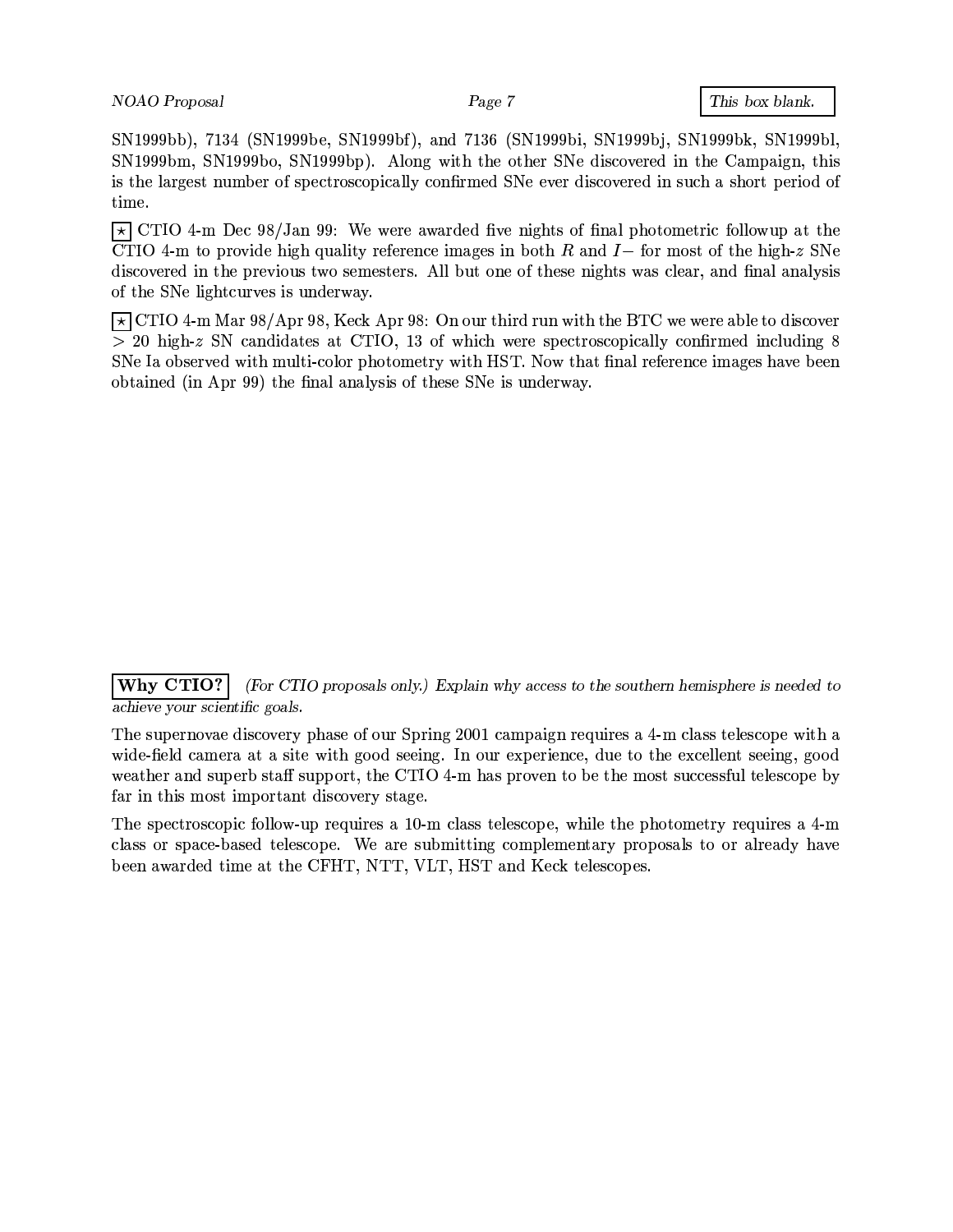### Observing Run Details for Run 1: CT-4m/MOSAIC

**Technical Description** Describe the observations to be made during this observing run. Justify the specific telescope, the number of nights, the instrument, and the lunar phase. List objects, coordinates, and magnitudes (or surface brightness, if appropriate) in the Target Tables section below (required for WIYN-2hr, WIYN-SYN, YALO, and Gemini runs).

**Search Technique:** The search technique we have developed and used succesfully works as follows: We will obtain reference images just after new moon using the MOSAIC camera on the CTIO 4-m telescope and at the 12x8k camera on the CFHT telescope. Just before the next new moon, we will observe the same fields again, and examine the tens of thousands of high redshift galaxies  $(z \sim 0.3{\text -}1.5)$  to find those showing the new light of a SN that was not there on the previous observation.

We have regularly demonstrated our ability to find and follow distant supernovae in this way over the last several years (See International Astronomical Union Telegrams and Circulars by the Supernova Cosmology Project in which we have reported more than 100 discoveries of supernovae). including those at the highest redshifts (e.g. SN1998eq at  $z = 1.2$ ).

The targets will be found in search fields with declination near  $0^{\circ}$  so that they can be observed by telescopes in both hemispheres. We will also take care to avoid regions of high galactic extinction. The final selection of fields depends on the dates scheduled for searching.

**Imaging depth:** Our deepest imaging must reach SNe Ia at  $z = 1.2$ , having  $I = 24.5$  at maximum. To allow for discovery 0.4 mag below maximum (pre-max) and a dispersion of 0.3 mag, we aim at detecting  $I = 25.2$  on the subtraction. Based on our previous successful search experience to this depth and guidance from the NOAO exposure time calculator, we estimate that MOSAIC under good conditions (i.e lunar phase 0–7 days, airmass 1.0–1.5, seeing 1.1") can detect  $I = 25.2$  point sources at > 7  $\sigma$  after subtraction with 5.4 hours of integration. Note that a 7  $\sigma$  threshold is necessary to suppress spurious candidates given the  $10<sup>7</sup>$  independent samples present in such large images, and the great expense of spurious candidates targeted for spectroscopic follow-up at the faintest targeted magnitudes.

For the shallow search  $(0.35 < z < 0.8)$ , we aim to detect  $\sim 10$  SNe Ia, including at least one  $\sim 10$ rest-frame days before maximum at 7  $\sigma$ . This requires images reaching  $R = 24.2$ . This depth can be achieved in less than 10 minutes. Split exposures are needed to veto cosmic rays and asteroids.

**Areal coverage:** Using our rate determinations [Pai96, Pai00], we have conducted Monte-Carlo simulations to estimate the number of pre-max SNe detectable with a search to  $I = 25.2$  with an optimal 3-week spacing between epochs. The rate is based on actual observations (conducted the same way as proposed here), so it already includes detection inefficiencies (e.g. due to SNe buried within galaxy cores). These simulations showed that we should detect  $\sim$  8 SNe Ia/ $\square$  before maximum with  $0.8 < z < 1.2$  (median z=1). In order to guarantee discovery of 5 SNe Ia with  $0.8 < z < 1.2$  to be followed with HST, three MOSAIC pointings (1.14  $\Box^{\circ}$ ) are required.

Note that HST requires target coordinates to within 1° three weeks *prior to discovery* of our SNe Ia. Since the SN Ia locations are not known yet, all of our deep search fields must be located within a single 1° radius on the sky. The result is that the deep field can be observed for at most 6 hrs per night. These crucial deep observations comprise the bulk of our observing time request.

For the shallow search, 10 pre-max SNe Ia to be followed with WIYN-SYN, NTT, and VLT are desired. Our simulations indicate that 20 pointings reaching  $R = 24.2$  are required to meet this target. For many of these objects, the  $S/N$  will be good enough for the photometry on the detection image to contribute significantly to the light curve, especially because early discovery helps constrain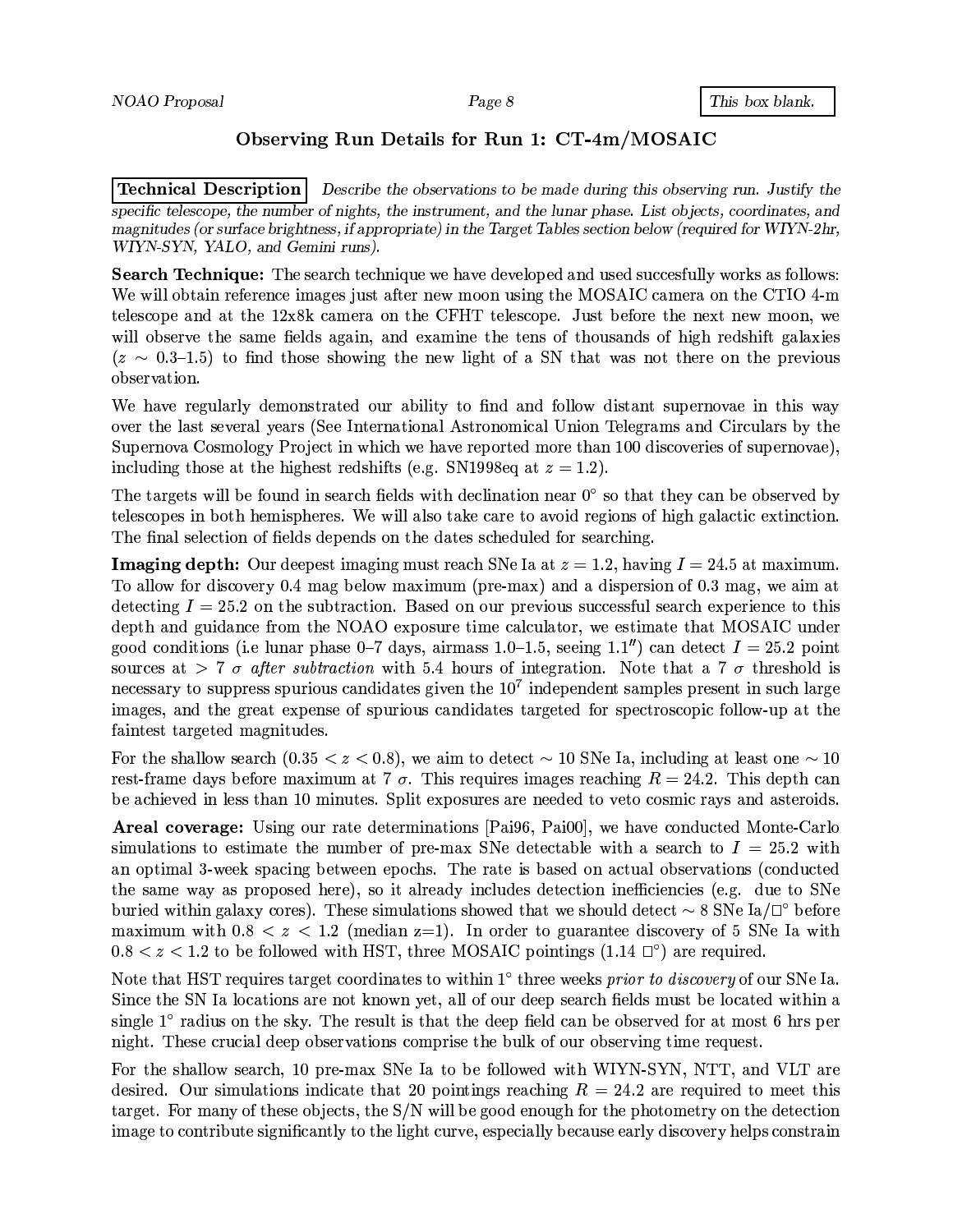This box blank.

measurement of the lightcurve width. As in previous searches in this redshift range, we will search in R- and I-bands, making it possible to have early photometry points in both these bands.

The need for two closely timed epochs: Only SNe Ia discovered at or before maximum produce useful light curves. Therefore the two imaging epochs must be separated by  $3-4$  weeks since the time from explosion to 7 rest-frame days before peak is 3 weeks at  $z = 0.5$  and 4 weeks at  $z = 1.0$ . Since each faint SN-candidate requires  $\sim$  4 hrs on Keck or VLT, spectroscopy of post-max SNe Ia is an expensive waste of large-aperture telescope time. Larger epoch spacings can result in up to  $60\%$  of candidates being post-max. For this reason the basic proposed timing of the observations is crucial, and we cannot simply use pre-existing deep imaging as references (e.g. from DeepLens) for this search. The discovery (2nd epoch) images must be completed several days prior to new moon so that confirming spectroscopy at Keck and VLT and follow-up photometry from HST, Gemini, WIYN-SYN, NTT and VLT can commence by new moon.

Search scheduling: Our preference is for a reference run near new moon in April (April 24-26) and a search run near 3rd quarter in May (May 16-18). Alternatively a similar timing for a March reference (March 26-28) and an April search (17-19) could be suitable. The timing of the search dictates the scheduling at all follow-up telescopes (including HST). Therefore, it is essential that we be contacted prior to scheduling as coordination amongst the participating telescopes is vital. The exact target fields are to be determined based on the time of year the CTIO observations are scheduled.

Image analysis resources: In our past searches, the data rate-bandwidth product has allowed us to ship our search data to LBNL over the Internet for reduction and analysis within hours of data taking. The larger search data set which MOSAIC will produce, combined with the remoteness of CTIO, may require that image co-addition take place at CTIO and that co-added images then be sent via the Internet to LBNL for searching. We will take the necessary UNIX-compatible laptops to the search run for this purpose. (We have tested this use of laptops during previous runs.) This may be unnecessary if the Internet upgrades in progress are completed on time.

**Rationale for a concentrated annual search:** The science is now requiring us to study SNe Ia at higher redshifts than in previous work, in turn requiring more imaging time to find and follow the supernovae, and more spectroscopy time to confirm their types and redshifts. This is clearly science that will not work with too little telescope time scheduled once a semester. Based on just Poisson statistics alone, for such a small sample, the expectation value of wasted HST orbits would be twice as large if this program were divided into two semesters; the comparison is even worse if *typical observing conditions are factored in.* Therefore, we are requesting sufficient telescope time scheduled once a year  $-6$  CTIO 4-m nights in semester 2001A.

**Summary of the observing time request:** The deep search requires three pointings of 5.4 hrs exposure (plus  $0.4$  hrs of overhead) in I-band at two epochs. The deep search region is visible for only 6 hrs per night (see above), so 3 nights  $(3 \times 5.8 \text{ hrs}/6 \text{ hrs}$  visibility per night = 3 nights) at each epoch. The balance of each night will be necessary to conduct the shallow search, which requires twenty pointings of 10 minutes in R-band and 10 minutes in I-band at two epochs. 3 nights per epoch for two epochs brings our total request to 6 nights. The MOSAIC time requested here is absolutely essential to the success of this international, multi-telescope campaign.

**Instrument Configuration**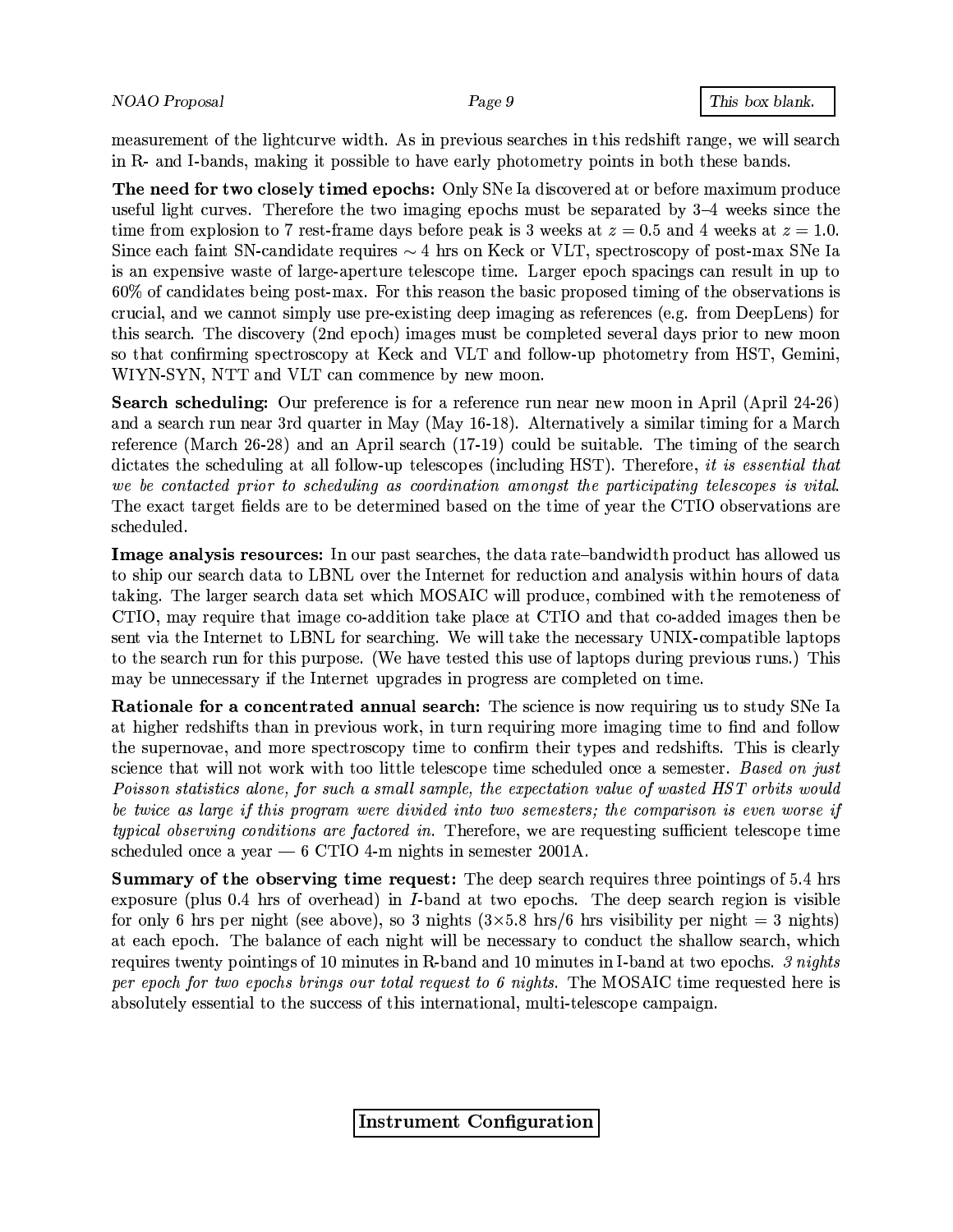NOAO Proposal

Filters:  $Grating/grism$ : Order: Cross disperser: Slit. Multislit:  $\lambda_{\text{start}}$ :  $\lambda_{end}$ :

 ${\rm Fiber}$  cable: Corrector:  $\text{Collimator:}$ Atmos. disp. corr.:

**Special Instrument Requirements** Describe briefly any special or non-standard usage of instrumentation.

#### This box blank.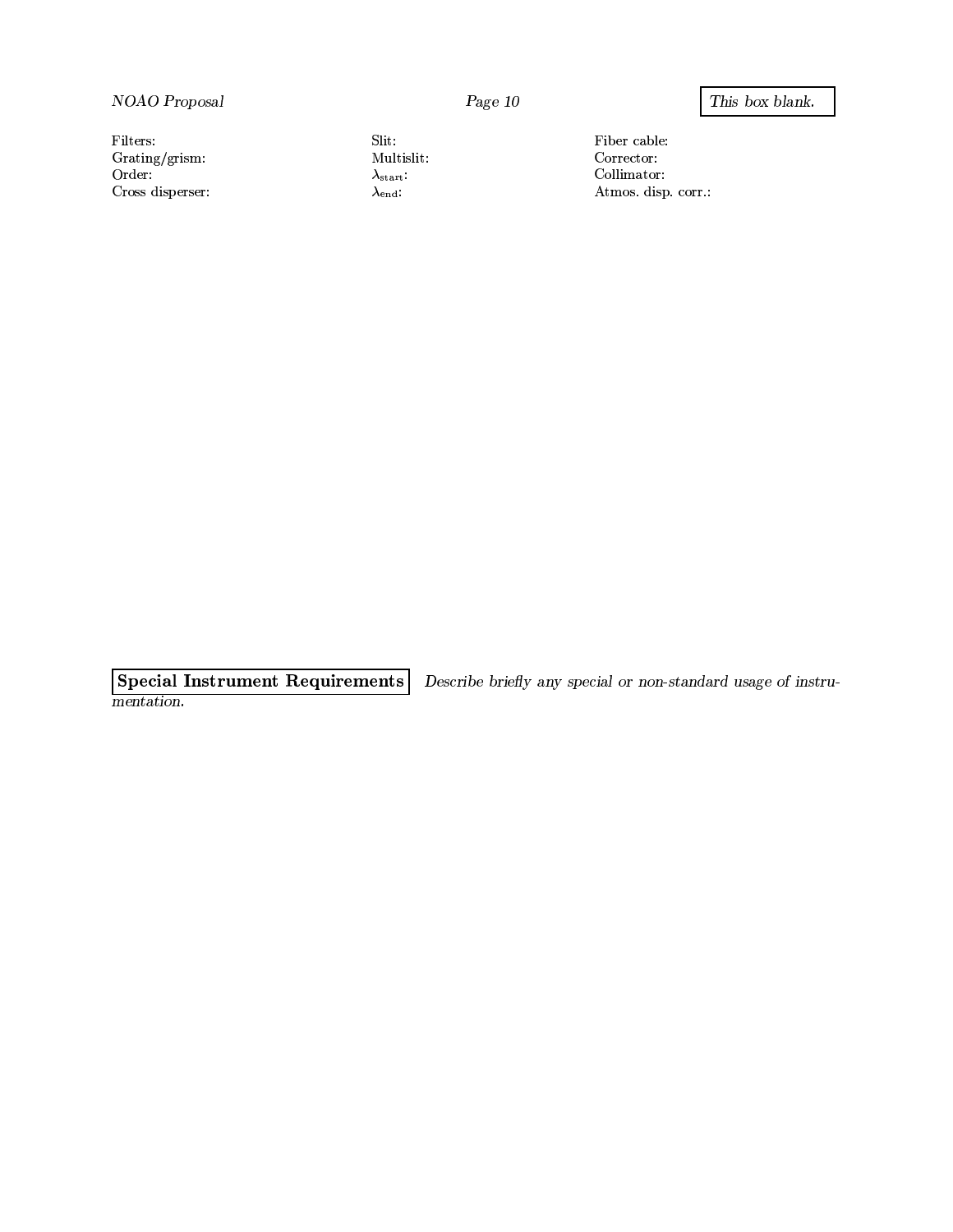### Observing Run Details for Run 2: WIYN-SYN/MIMO

**Technical Description** Describe the observations to be made during this observing run. Justify the specific telescope, the number of nights, the instrument, and the lunar phase. List objects, coordinates, and magnitudes (or surface brightness, if appropriate) in the Target Tables section below (required for WIYN-2hr, WIYN-SYN, YALO, and Gemini runs).

The WIYN-SYN telescope will be used to obtain restframe B-band and V-band lightcurves for the discovered SNe Ia in the redshift range  $z = 0.35{\text -}0.65$ . At these redshifts restframe B-band is observer-frame R-band while restframe V-band is observer-frame I-band. A full restframe B-band lightcurve over maximum is required to obtain the peak brightness and the lightcurve width for each SNe Ia. The lightcurve width is essential for standardizing the SNe Ia, as SNe Ia with wider lightcurves are intrinsically over-luminous while those with narrower lightcurves are intrinsically under-luminous. Restframe V-band measurements near peak are required to measure the SNe Ia color needed to correct for host-galaxy extinction. The ratio of total-to-selective extinction is 4.2 for B-V, thus peak colors accurate to 0.04 mag are required to keep the extinction correction error below 0.25 mag. (Note that the intrinsic dispersion of extinction-corrected lightcurve-width standardized SNe Ia is only 0.12 mag and is thus a negligible contributor).

In the search (see CTIO 4-m technical section), we expect to find  $5-10$  SNe Ia in the redshift range  $z = 0.35-0.65$ . We will select the 4 best of these—discovered well before maximum—to follow with WIYN-SYN. The CTIO 4-m search will provide a pre-maximum photometry point. The following table gives representative exposure times for a  $z \sim 0.5$  SNe Ia for the remaining epochs of the lightcurve to be followed with WIYN-SYN.

Observer-Frame

| Day            | Moon    | $R$ -mag |      |    |    | I-mag $S/N$ [R] $S/N$ [I] Exp. R [s] Exp. I [s] Total [s] |      |        |
|----------------|---------|----------|------|----|----|-----------------------------------------------------------|------|--------|
| $\overline{0}$ | New     | 22.4     | 22.2 | 25 | 25 | l 200                                                     | 4200 | 5400   |
| 8              | 3rd     | 22.6     | 22.2 | 25 | 25 | 1800                                                      | 4200 | 6000   |
| 22             | 1st     | 23.4     | 22.7 | 25 | 15 | 7200                                                      | 4200 | 11,400 |
| 32             | New/3rd | - 24.1   | 23.0 | 16 | 12 | 7200                                                      | 4200 | 11,400 |

The table indicates that the total WIYN-SYN time needed to observe a single  $z \sim 0.5$  SNe Ia is roughly 10 hours spread over 4 epochs. Thus our total WIYN-SYN request to follow 4 such SNe Ia is 40 hours, or 4 night equivalents. Note that the target table attached to this section is a representation of an amortized average time for each observation.

We have a great deal of experience working with the WIYN queue observers, promptly providing updated targets and exposure times for the newly discovered SNe Ia. In our past SNe Ia search follow-up the queue capability of WIYN has been an essential ingredient, allowing lightcurve coverage not possible with conventional scheduling.

### **Instrument Configuration**

Filters: Grating/grism: Order: Cross disperser: Slit: Multislit:  $\lambda_{\text{start}}$  $\lambda_{\rm end}$ :

Fiber cable: Corrector: Collimator: Atmos. disp. corr.:

**Special Instrument Requirements** Describe briefly any special or non-standard usage of instrumentation.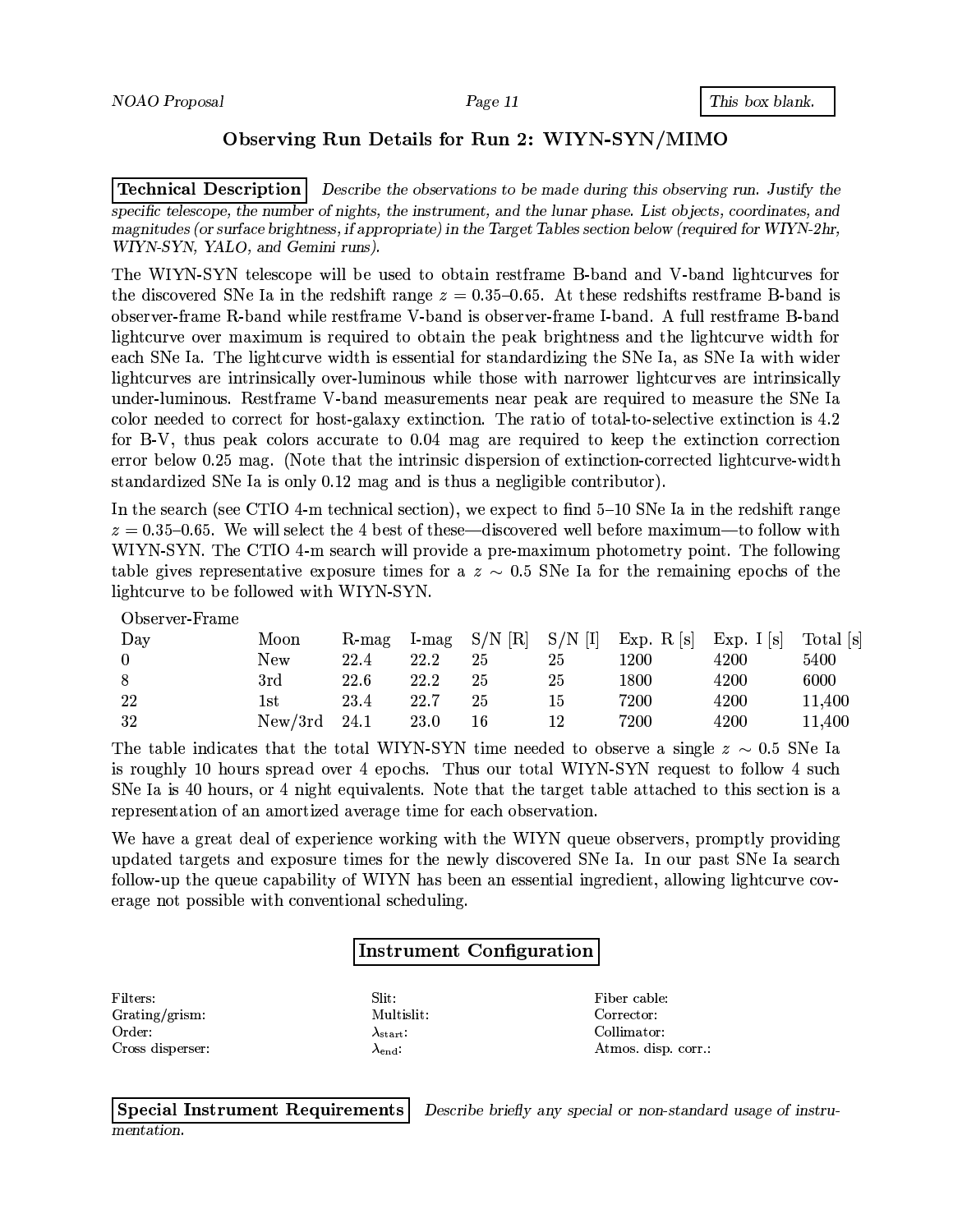| Obj         |                           |          |                       |                                  |      |    |      |                | Exp. $\#$ of Lunar |               |     |                    |
|-------------|---------------------------|----------|-----------------------|----------------------------------|------|----|------|----------------|--------------------|---------------|-----|--------------------|
| ID          | Object                    | $\alpha$ | $\delta$              | Epoch Mag. Filter time exp. days |      |    |      |                |                    |               |     | Sky Seeing Comment |
|             | SN1 Supernovae 1 13:00:00 |          | 0:00:00               | 2000                             | 23   | R. | 2700 | 4              |                    | phot          | 0.8 | Obs. over weeks    |
|             | SN1 Supernovae 1 13:00:00 |          | 0:00:00               | 2000                             | 22.5 | I  | 5400 | 4              |                    | $_{\rm phot}$ | 0.8 | Obs. over weeks    |
|             | SN2 Supernovae 2 13:00:00 |          | 0:00:00               | 2000                             | 23   | R. | 2700 | 4              |                    | $_{\rm phot}$ | 0.8 | Obs. over weeks    |
|             | SN2 Supernovae 2 13:00:00 |          | 0:00:00               | 2000                             | 22.5 | I  | 5400 | $\overline{4}$ |                    | $_{\rm phot}$ | 0.8 | Obs. over weeks    |
|             | SN3 Supernovae 3 13:00:00 |          | 0.00.00               | 2000                             | 23   | R. | 2700 | 4              |                    | $_{\rm phot}$ | 0.8 | Obs. over weeks    |
|             | SN3 Supernovae 3 13:00:00 |          | 0:00:00               | 2000                             | 22.5 | I  | 5400 | 4              | 7                  | $_{\rm phot}$ | 0.8 | Obs. over weeks    |
|             | SN4 Supernovae 4 13:00:00 |          | 0.00:00               | 2000                             | 23   | R. | 2700 | 4              |                    | $_{\rm phot}$ | 0.8 | Obs. over weeks    |
|             | SN4 Supernovae 4 13:00:00 |          | 0.00:00               | 2000                             | 22.5 | I  | 5400 | 4              |                    | $_{\rm phot}$ | 0.8 | Obs. over weeks    |
| L1          | PG1323                    |          | $13:25:45 - 08:50:00$ | 2000                             | 13   | R. | 10   |                | 7                  | phot          | 1.0 | $SN1-4$            |
| L1          | PG1323                    |          | $13:25:45 - 08:50:50$ | 2000                             | 13   | I  | 10   |                |                    | phot          | 1.0 | $SN1-4$            |
| L2          | SA <sub>104</sub>         |          | $12:43:55 - 00:34:00$ | 2000                             | 12   | R. | 5    |                | 7                  | $_{\rm phot}$ | 1.0 | $SN1-4$            |
| $^{\rm L2}$ | SA 104                    |          | $12:43:55 - 00:34:00$ | 2000                             | 12   |    | 5    |                |                    | phot          | 1.0 | SN1-4              |

Target Table for Run 2: WIYN-SYN/MIMO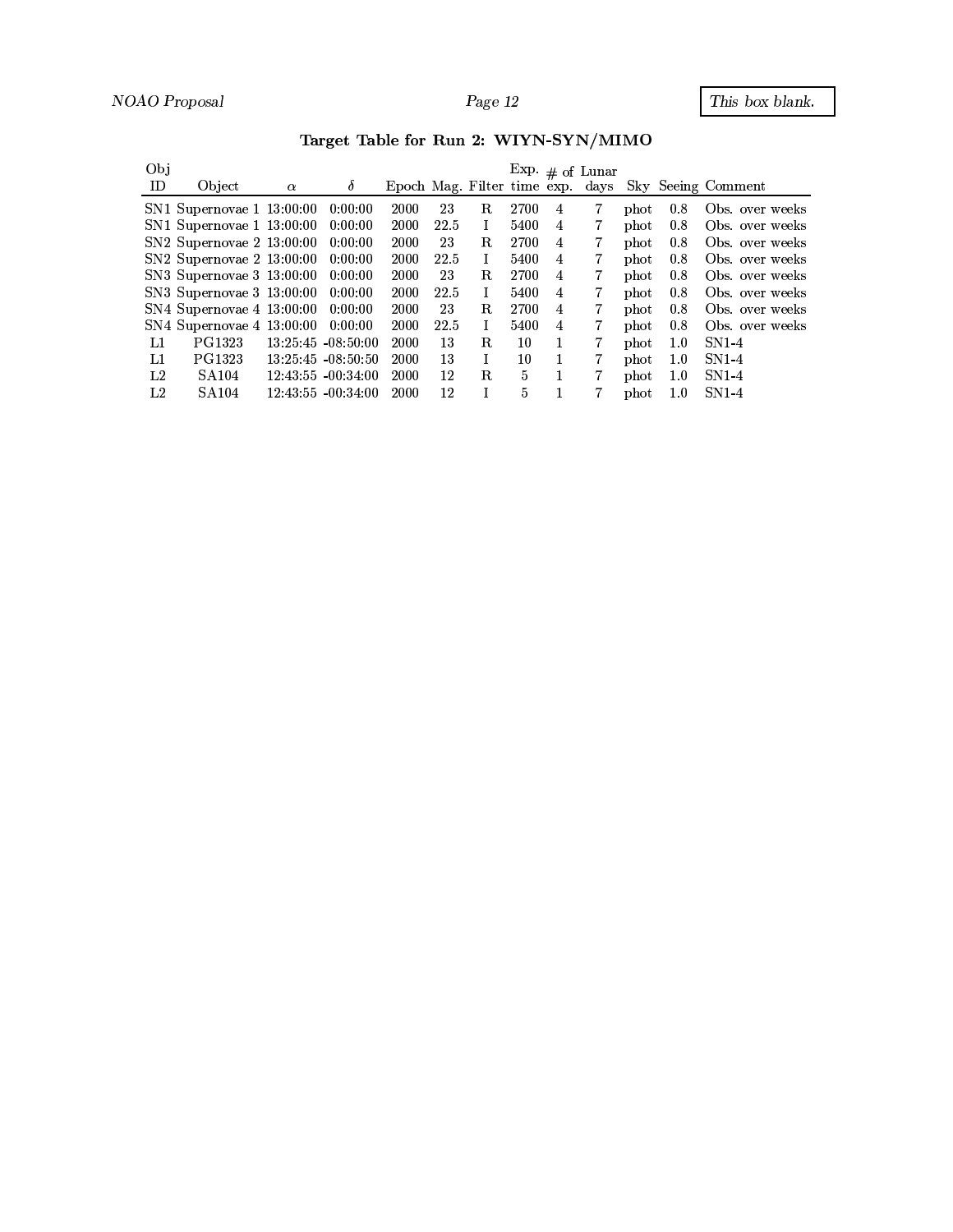### Observing Run Details for Run 3: GEM-NQ/NIRI6

**Technical Description** Describe the observations to be made during this observing run. Justify the specific telescope, the number of nights, the instrument, and the lunar phase. List objects, coordinates, and magnitudes (or surface brightness, if appropriate) in the Target Tables section below (required for WIYN-2hr, WIYN-SYN, YALO, and Gemini runs).

**Exposure times:** For the two SNe Ia at  $z > 1$ , we need to determine the rest-frame B-V color with S/N ratio of 10. (Cosmological models at these higher redshifts are easier to differentiate than at lower redshifts.) The noise will be dominated by the J-band (rest-frame V) measurement, and since this measurement will involve subtracting a final J-band reference frame (to be obtained in a future semester) from the at-peak J-band data requested here, the current J-band data must reach a S/N of 14. (Restframe B will be determined to  $S/N > 20$  from HST 850LP and/or VLT Z-band, as mentioned above).

In the J-band, SNe Ia in the redshift range of interest are predicted to have peak magnitude of  $J = 23.8$ . To estimate the required exposure time we have used the NIRI ITC with the following assumptions: median image quality (using the PWFS but not the OIWFS since we are using the  $f/6$  camera), median sky transparency, 80%-ile water vapor and sky background, and airmass  $< 1.2$ . This gives an exposure time of  $43800$  seconds. Two SNe Ia will therefore require  $87,600$  seconds  $=$ 24.3 hours on target.

We request photometric conditions (median sky transparency or better).

**Overheads:** Following the guidelines on the NIRI web page of 15 minutes per new target plus 25% of elapsed time used for off-setting etc., the total overheads would be 8.6 hours. We include an additional 2 hours to obtain photometric calibration for the two SN fields. Suitable standards will be chosen once the target positions are known. At this stage we include photometric calibration time as an overhead on top of the target exposure time. The total request is therefore 35 hours.

Division of time between TACs: This proposal is being submitted on behalf of the Supernova Cosmology Project, and we are also applying for Gemini time for this program via the U.K. TAC (see proposal by Hook *et al.* "Cosmology with High-Redshift Type Ia Supernovae"). We request that the time be divided between the U.S. and U.K. allocations in approximately the proportion of partner shares, i.e. 23 hours (US) and 12 hours (UK).

**Targets:** The search procedure will detect SNe Ia to  $I = 25.2$ . We have developed extensive software to find and accurately identify these supernova candidates within days of the observations. We will determine redshifts for around 15 of the faint (likely high-redshift) candidates using Keck and from this will select  $2 z > 1$  SNe Ia for detailed follow up.

We have regularly demonstrated our ability to find and follow distant supernovae in this way over the last several years (See International Astronomical Union Telegrams and Circulars by the Supernova Cosmology Project in which we have reported more than 100 discoveries of supernovae), including those at the highest redshifts (e.g. SN1998eq at  $z = 1.2$ ).

Instrument Resources

Filters: BB:  $J(1.25 \text{ um})$ Dispersers: **Focal Plane Masks:**